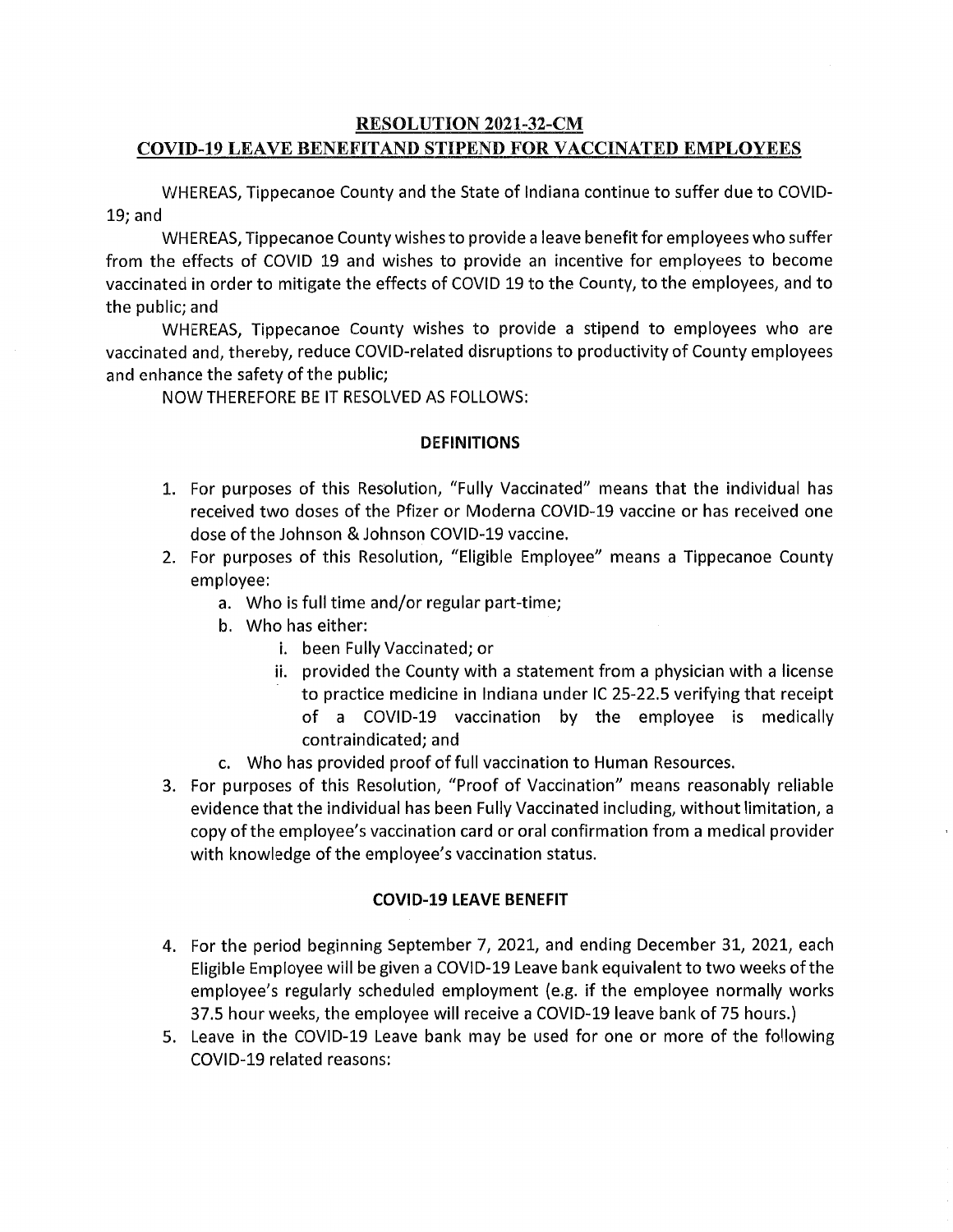- a. School or Daycare has closed or the employee's minor child or dependent is not permitted to attend for reasons related to COVlD-19 and the employee is required to provide childcare.
- b. The employee has tested positive for COVID-19.
- Hours in the COVID—19 leave bank may also be converted to regular **Paid** Time Off or Sick time if all of the following apply:
	- a. The employee had a documented case of COVID-19.
	- b. The employee was fully vaccinated prior to testing positive for COVlD-19.
	- c. Between June 1, 2021, and September 7, **2021,** the employee used **regular**  Paid Time Off or **Sick time** because of the employee's **case** of COVlD—19.
- The COVlD-19 leave provided under this resolution will expire on December 31, 2021. Employees will not be **paid** for unused COVlD-19 leave benefits under this resolution upon expiration, upon termination, or otherwise.
- All COVID-19 Leave authorized and taken by an employee will be **deducted** from his or her COVID-19 Leave bank. .
- Approved requests for leave under this policy shall be on a signed COVlD-19 Leave request form as provided by the Payroll **Department** of the Auditor's **Office.** All forms **must** be returned to the **Elected** Official/Department Head for **approval** and forwarded to the Payroll Department of the Auditor's **Office** and to the Human Resources Department upon completion.
- 10. COVlD-19 Leave may be **taken** prior to the use ofan employee's Paid Time Off or **Sick**  Leave.

#### **STIPEND**

11. This section does not apply to seasonal or temporary employees. A **full-time, regular**  part-time, or part-time hourly employee who is Fully Vaccinated and provides proof of the vaccination to Human Resources prior to December 31, 2021, is entitled to receive a \$100 stipend. **Such** an' employee who, in lieu of providing proof of vaccination, provides **a** statement from a physician with *a* license to practice medicine in Indiana under IC 25-22.5 verifying that receipt of a COVID-19 vaccination by the employee is medically contraindicated shall also be entitled to a stipend under this **section** as if fully vaccinated.

#### **WORK** FROM HOME **AUTHORIZATION**

12. Additionally, as necessary to limit the spread of COVID-19, accommodate **quarantine**  requirements, and maintain the functionality of County government, Department Heads/Elected Officials shall have the discretion to permit employees to work from home rather than from their normal work stations, provided that doing so does not unduly impair the employee's productivity and the Elected Official/Department Head is reasonably **able** to supervise the employee's work. An employee working from home shall be compensated in the same manner as if the employee was working from the employee's normal work station. This section expires December 31, 2021.